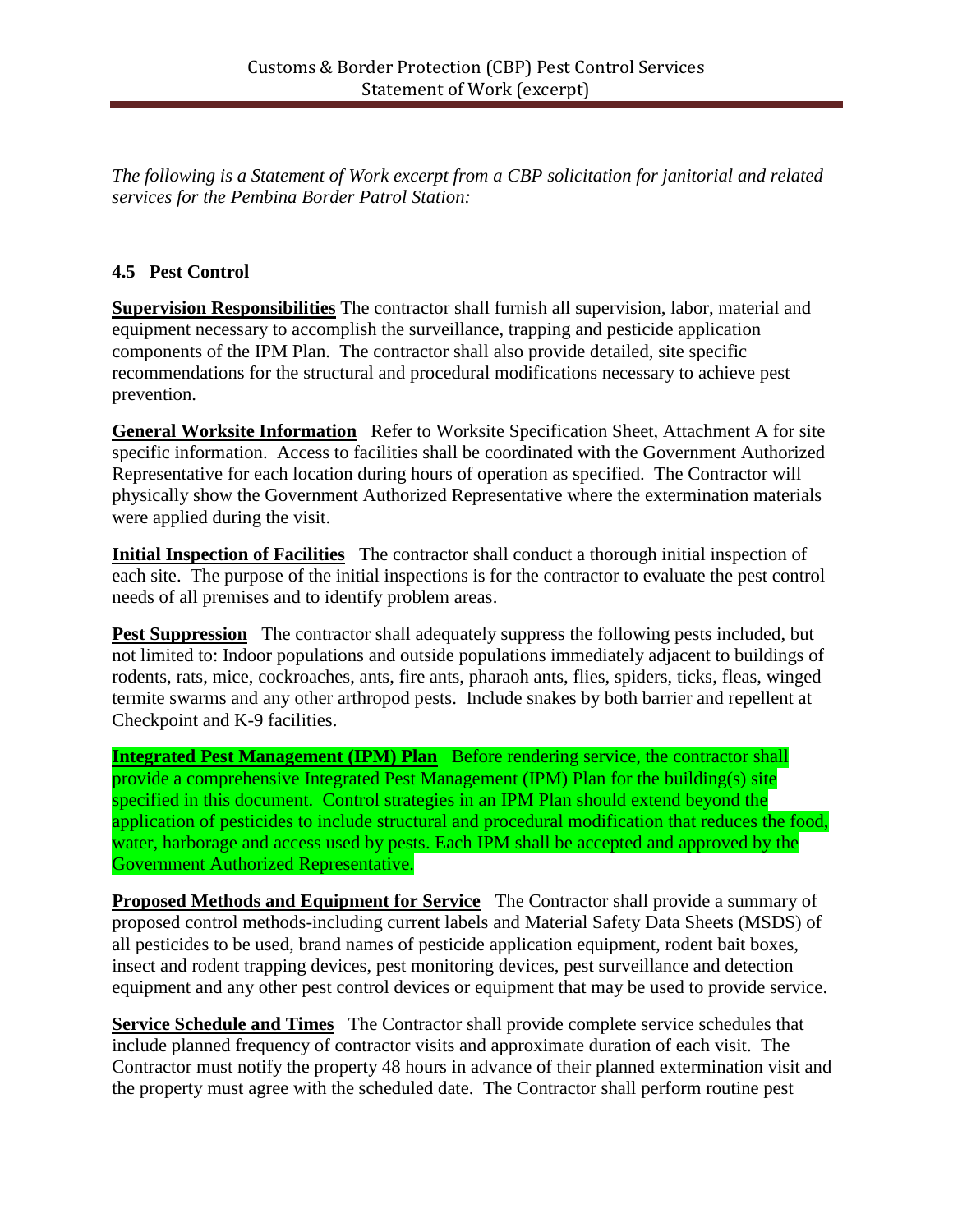control services during hours of operation. In the event of a possible need for an emergency treatment, the Government Authorized Representative shall work with the Contractor to determine whether an emergency situation exists before applying any pesticides.

**Commercial Applicator Technician Licenses** The Contractor and technicians shall have the proper Pest Control licenses for State and any other applicable regulatory agency.

**Proposed Methods of Monitoring and Surveillance** The Contractor will work with the Government Authorized Representative to establish population levels that constitute acceptable levels of pest presence for the site and individual building. Any problem issues that arise during a property visit will be reported to the Government Authorized Representative in writing.

**Record Keeping** Contractor shall be responsible for maintaining a pest control logbook or file for each building site specified in this contract. Each logbook shall contain the approved Pest Control Plan for that facility, including labels and MSDS sheets for all pesticides used, all pest control devices and equipment used in the building and the service schedule for the building. Logbook shall include service report forms documenting all information on pesticide applications, pest sightings, sanitation/environmental status and building maintenance needs.

**Use of Pesticides** Contractor shall be responsible for application of pesticides according to the label. All pesticides used by the Contractor must be registered with the U.S. Environmental Protection Agency (EPA). Transport, handling and use of all pesticides shall be in strict accordance with the manufacturer's label instructions and all state and applicable regulatory agencies.

Contractor shall adhere to the following rules for pesticide selection and use: The Contractor shall use non-Pesticide methods of control wherever possible. Pesticide application shall be according to need and not by schedule. As a general rule, application of pesticides in any inside or outside area shall not occur unless visual inspections or monitoring devices indicate the presence of pests in that specific area. Preventive pesticide treatment of areas where surveillance indicates a potential insect or rodent infestation, are acceptable, as approved by Government Authorized Representative. When it is determined that a pesticide must be used in order to obtain adequate control, the Contractor shall employ the least hazardous material, most precise application technique and minimum quantity of pesticide necessary to achieve control. Application of pesticide liquid, aerosol or dust exposed surfaces and pesticide space sprays shall be restricted to unique situations where no alternative measures are practical and application is approved by the Government Authorized Representative. Contractor shall take all necessary precautions to ensure staff and all necessary steps to ensure the containment of the pesticide to the site of application.

**Rodent Control** As a general rule, rodent control inside occupied buildings shall be accomplished with trapping devices. All such devices shall be concealed out of the general, view and in protected areas so as not to be affected by routine cleaning and other operations. Trapping devices shall be checked on a schedule approved by the Government Authorized Representative. The Contractor shall be responsible for disposing of all trapped rodents and all rodent carcasses in an appropriate and timely manner. In circumstances when rodent pesticides are deemed essential for adequate rodent control inside occupied buildings, the Contractor shall obtain the